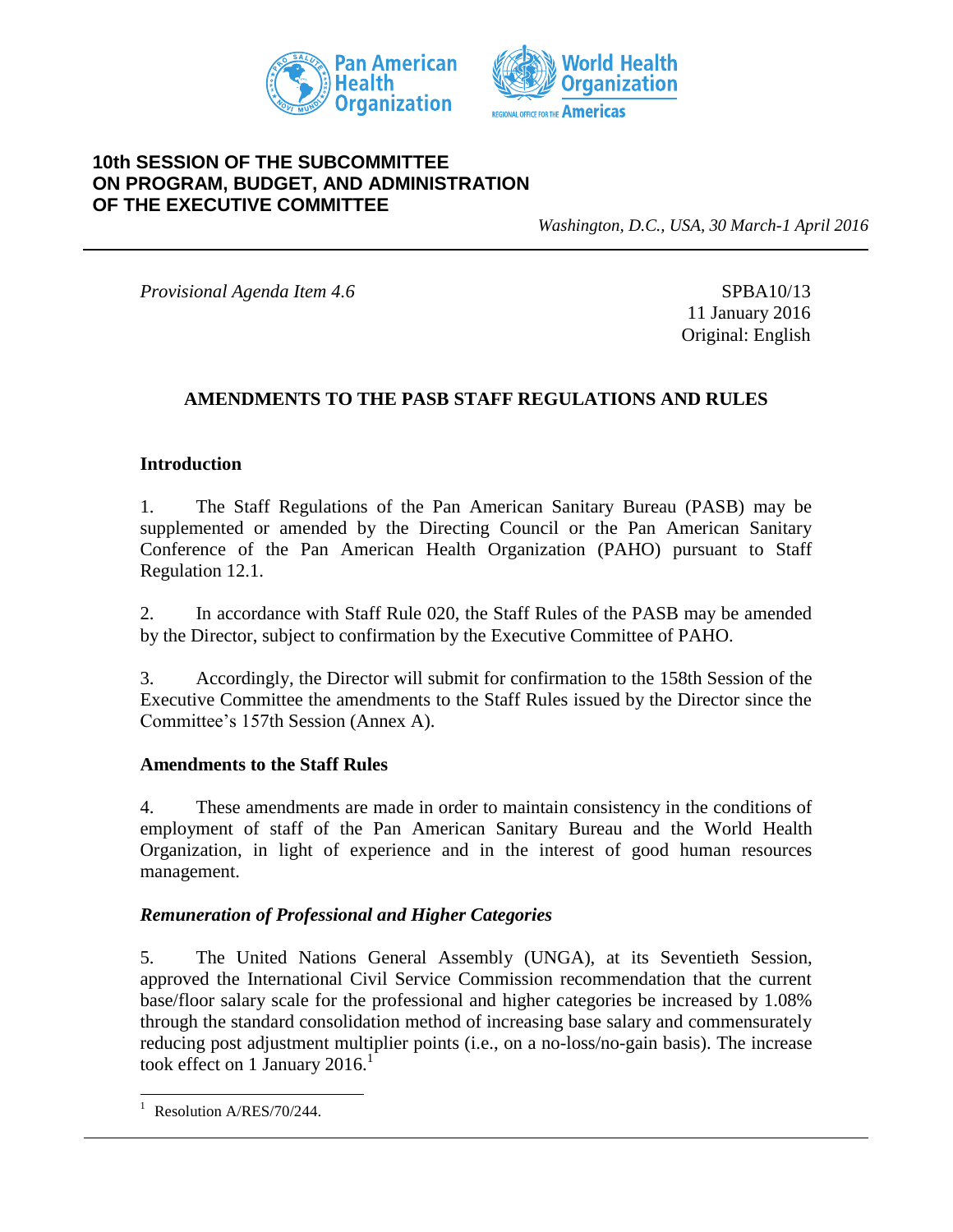6. Amendments to Appendix 1 of the Staff Rules have been prepared accordingly and appear in Annex B of this document.

# *Salaries of Staff in Ungraded Posts and the Director's Salary*

7. As a result of the change in salary for staff in the professional and higher categories, a similar revision of salaries for the posts of Director, Deputy Director, and Assistant Director is also required.

8. Using the same process of consolidating post adjustment multiplier points into the base salary on a no-loss/no-gain basis, the salaries for these three positions have been adjusted accordingly. According to Staff Regulation 3.1, the salary of the Director shall be fixed by the Executive Committee. The salaries of the Deputy Director and Assistant Director shall be determined by the Director of the Bureau with the approval of the Executive Committee.

## *Financial Responsibility*

9. In line with the World Health Organization (WHO), new Staff Rule 130 has been introduced to explicitly define staff members' obligation to protect the financial interests of the Organization.

# *Notification and Effective Date of Change in Status*

10. Staff Rule 580.2 has been amended to be consistent with WHO's corresponding rule which allows notifications to staff by any form of writing.

## *Annual Leave*

11. For accuracy and for consistency with WHO, Staff Rule 630.3.3 has been amended to replace "special" leave under insurance coverage with "sick" leave under insurance coverage.

## *Approval, Reporting and Recording of Leave*

12. For conformity with WHO, Staff Rule 670 has been amended to clarify that staff members are responsible for the timely reporting and recording of leave.

# *Medical Examination on Separation*

13. Staff Rule 1085 has been amended to eliminate the mandatory nature of the exit medical examination. Consistent with WHO Staff Rules and policies, the exam may now be required at the discretion of the Staff Physician.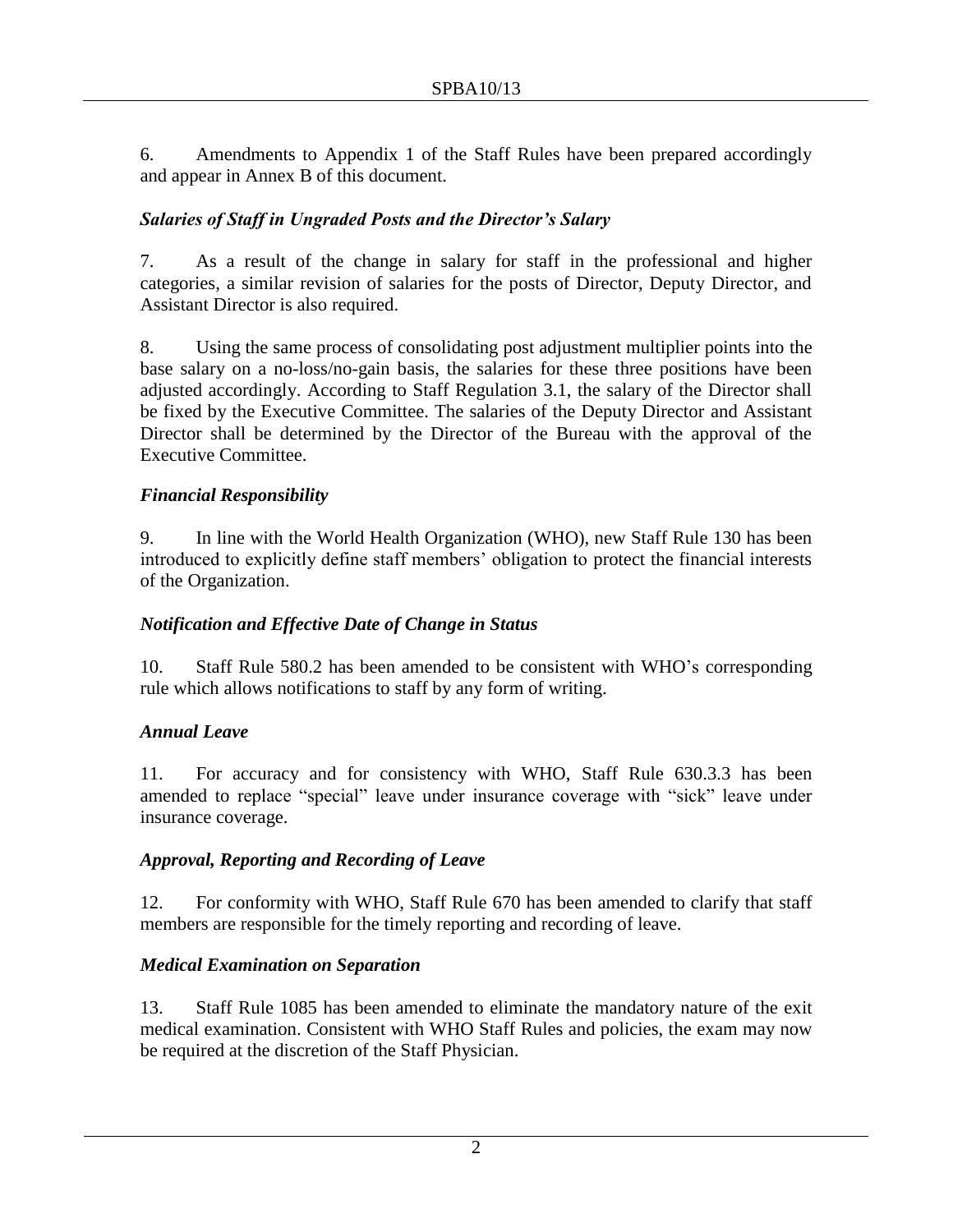## **Financial Implications**

14. The financial implications of the amendment pertaining to the increase of the base/floor salary scale are estimated at approximately US\$ 550,000 per annum U.N. system-wide. No other financial implications are anticipated as a result of the amendments set forth herein.

## **Action by the Subcommittee on Program, Budget, and Administration**

15. The Subcommittee is requested to review the Amendments to the PASB Staff Regulations and Rules contained in the present document and make recommendations to the Executive Committee.

Annexes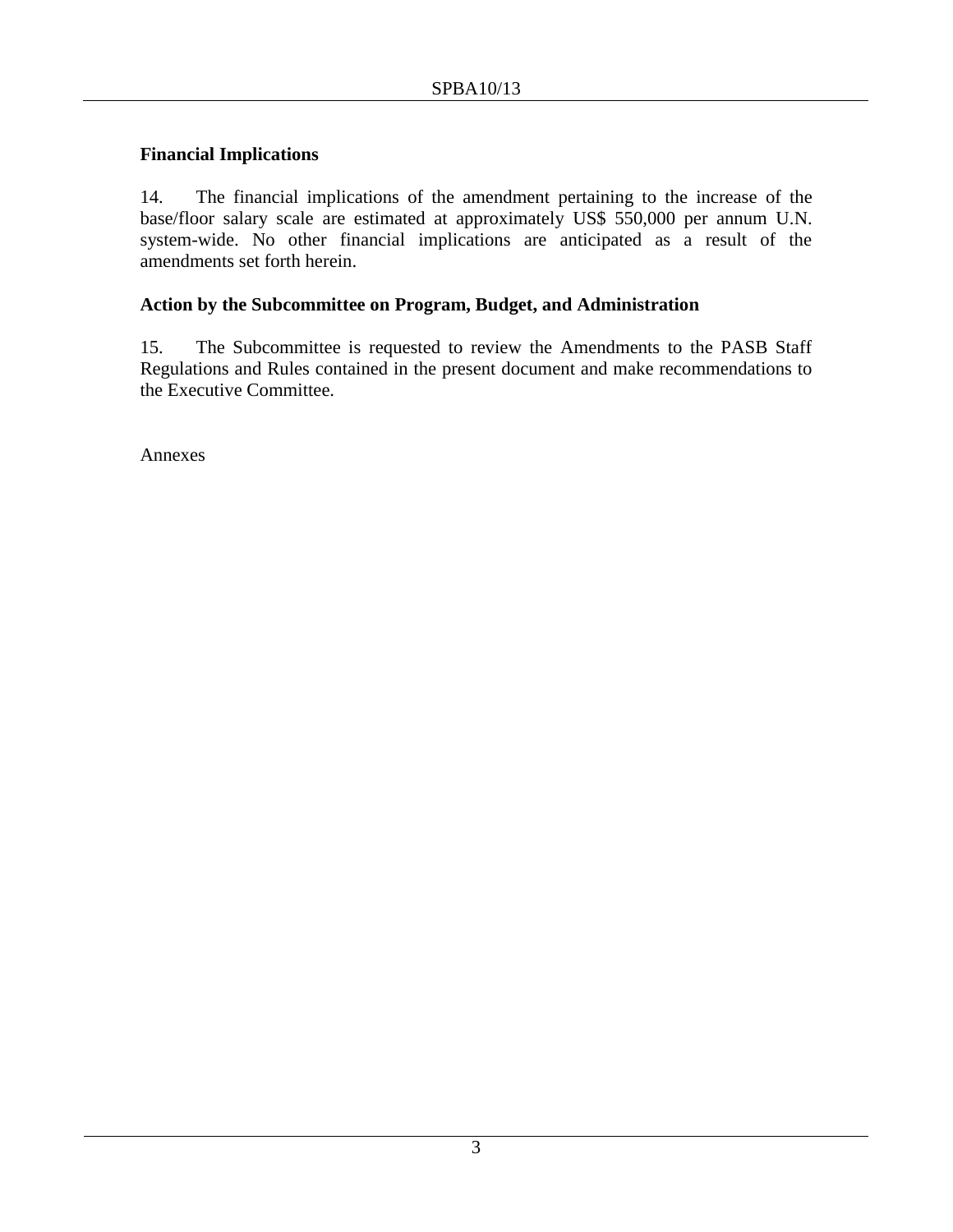## **Annex A**

#### **Amendments to PASB Staff Rules Issued by the Director since the 157th Session of the Executive Committee**

| <b>FORMER TEXT</b>                                                                                                                                                                                  | <b>NEW TEXT</b>                                                                                                                                                                                                      |  |  |  |  |  |  |  |
|-----------------------------------------------------------------------------------------------------------------------------------------------------------------------------------------------------|----------------------------------------------------------------------------------------------------------------------------------------------------------------------------------------------------------------------|--|--|--|--|--|--|--|
| <b>130 [None]</b>                                                                                                                                                                                   | <b>130 Financial Responsibility</b>                                                                                                                                                                                  |  |  |  |  |  |  |  |
|                                                                                                                                                                                                     | Staff members shall exercise reasonable care in any<br>matter affecting the financial interests of the<br>Organization, its physical and human resources,<br>property, and assets.                                   |  |  |  |  |  |  |  |
|                                                                                                                                                                                                     |                                                                                                                                                                                                                      |  |  |  |  |  |  |  |
| 580 Notification and Effective Date of Change in<br><b>Status</b>                                                                                                                                   | 580 Notification and Effective date of Change in<br><b>Status</b>                                                                                                                                                    |  |  |  |  |  |  |  |
|                                                                                                                                                                                                     | .                                                                                                                                                                                                                    |  |  |  |  |  |  |  |
| <b>580.2</b> A staff member shall be notified by letter in<br>advance of any reduction in grade or salary, the<br>notice period being the same as that specified for<br>termination in Rule 1050.3. | <b>580.2</b> A staff member shall be notified by letter in<br>writing in advance of any reduction in grade or<br>salary, the notice period being the same as that<br>specified for termination in Staff Rule 1050.3. |  |  |  |  |  |  |  |
| <b>630 Annual Leave</b>                                                                                                                                                                             | <b>630 Annual Leave</b>                                                                                                                                                                                              |  |  |  |  |  |  |  |
|                                                                                                                                                                                                     |                                                                                                                                                                                                                      |  |  |  |  |  |  |  |
| <b>630.3</b> Annual leave accrues to all staff members<br>except:                                                                                                                                   | Annual leave accrues to all staff members<br>630.3<br>except:                                                                                                                                                        |  |  |  |  |  |  |  |
|                                                                                                                                                                                                     | .                                                                                                                                                                                                                    |  |  |  |  |  |  |  |
| 630.3.3<br>to those on special leave under insurance<br>coverage in excess of 30 days;                                                                                                              | 630.3.3<br>to those on special sick leave under<br>insurance coverage in excess of 30 days;                                                                                                                          |  |  |  |  |  |  |  |
|                                                                                                                                                                                                     | .                                                                                                                                                                                                                    |  |  |  |  |  |  |  |
|                                                                                                                                                                                                     |                                                                                                                                                                                                                      |  |  |  |  |  |  |  |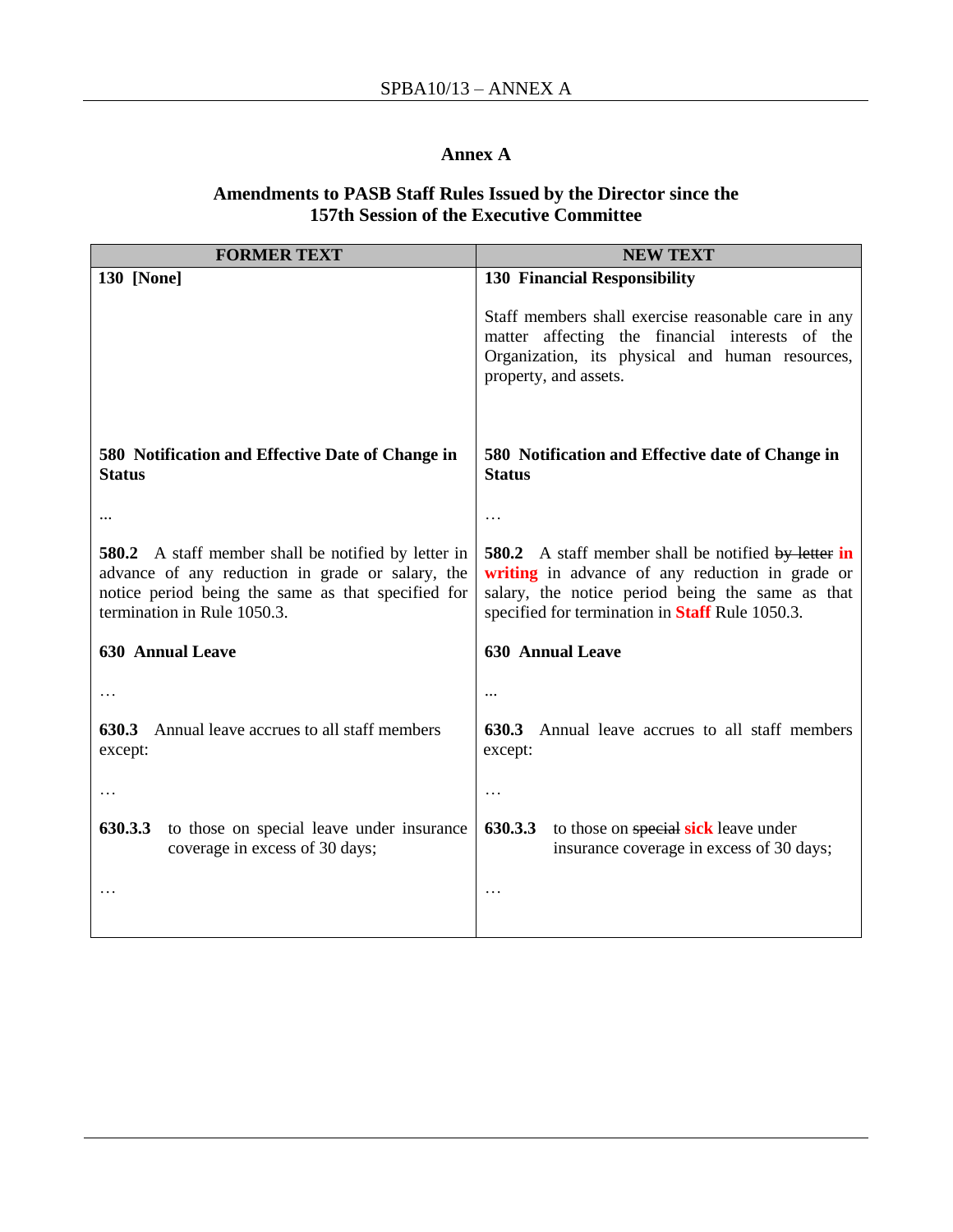| <b>FORMER TEXT</b>                                                                                                                                                                                                                                                                                                                                                                                                                                                                                                | <b>NEW TEXT</b>                                                                                                                                                                                                                                                                                                                                                                                                                                                                                                                                                                                    |  |  |  |  |  |
|-------------------------------------------------------------------------------------------------------------------------------------------------------------------------------------------------------------------------------------------------------------------------------------------------------------------------------------------------------------------------------------------------------------------------------------------------------------------------------------------------------------------|----------------------------------------------------------------------------------------------------------------------------------------------------------------------------------------------------------------------------------------------------------------------------------------------------------------------------------------------------------------------------------------------------------------------------------------------------------------------------------------------------------------------------------------------------------------------------------------------------|--|--|--|--|--|
| 670 Approval and Reporting of Leave                                                                                                                                                                                                                                                                                                                                                                                                                                                                               | 670 Approval, and Reporting and Recording of<br>Leave                                                                                                                                                                                                                                                                                                                                                                                                                                                                                                                                              |  |  |  |  |  |
| The granting of leave under Rules 625, 630, 640, 650<br>and 655 is subject to the exigencies of the service and<br>must be approved in advance by authorized officials.<br>The personal circumstances of the staff member will<br>be considered as far as possible. All leave taken shall<br>be promptly reported.                                                                                                                                                                                                | The granting of leave under <b>Staff</b> Rules 625, 630,<br>640, 650 and 655 is subject to the exigencies of the<br>service and must be approved in advance by<br>authorized officials. The personal circumstances of<br>the staff member will shall be considered as far as to<br>the extent possible. All leave taken shall be<br>promptly reported. It is the staff member's<br>responsibility to ensure that aAll leave taken shall<br>be is promptly reported and <b>recorded</b> .                                                                                                           |  |  |  |  |  |
| <b>1085 Medical Examination on Separation</b>                                                                                                                                                                                                                                                                                                                                                                                                                                                                     | 1085 Medical Examination on Separation                                                                                                                                                                                                                                                                                                                                                                                                                                                                                                                                                             |  |  |  |  |  |
| A staff member shall be examined immediately prior<br>to his departure by the Staff Physician or by a<br>physician designated by the Bureau. If a staff<br>member fails to undergo this medical examination<br>within a reasonable time limit fixed by the Bureau,<br>then claims against the Bureau arising out of illness<br>or injury which allegedly occurred before the<br>effective date of separation shall not be entertained;<br>furthermore, the effective date of separation shall not<br>be affected. | <b>Prior to separation A a</b> staff member shall be<br>examined immediately prior to his departure may be<br>required to undergo a medical examination by the<br>Staff Physician or by a physician designated by the<br>Bureau. If a staff member fails to undergo this<br>medical examination within a reasonable time limit<br>fixed by the Bureau, then claims against the Bureau<br>arising out of illness or injury which allegedly<br>occurred before the effective date of separation shall<br>not be entertained; furthermore, the effective date of<br>separation shall not be affected. |  |  |  |  |  |